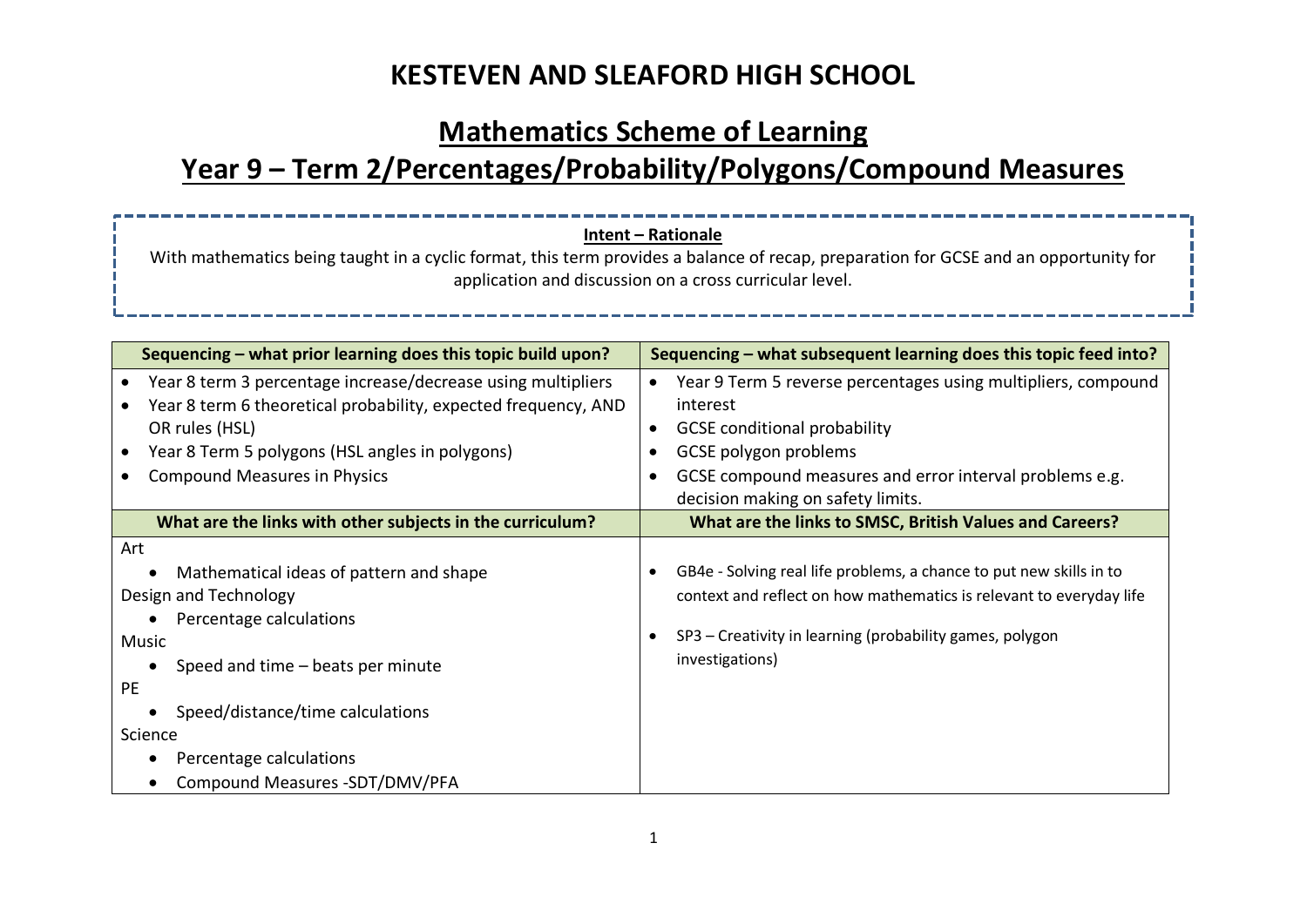| What are the opportunities for developing literacy skills and<br>developing learner confidence and enjoyment in reading? | What are the opportunities for developing mathematical skills?                                                                                                          |
|--------------------------------------------------------------------------------------------------------------------------|-------------------------------------------------------------------------------------------------------------------------------------------------------------------------|
| 'Mad for Math: Maths adventures using fractions, percentages<br>and decimals' - Linda Betola                             | Discussion around impact of changing variables in compound<br>measures<br>Applications to financial mathematics<br>New notation – sets, Venn diagrams and tree diagrams |

# **Mathematics Scheme of Learning Year 9 – Term 2**

### **Intent – Concepts**

| What knowledge will students gain and what skills will they develop as a consequence of this topic?                                                                                                                                                     |  |
|---------------------------------------------------------------------------------------------------------------------------------------------------------------------------------------------------------------------------------------------------------|--|
| <b>National Curriculum reference:</b>                                                                                                                                                                                                                   |  |
| Work interchangeably with terminating decimals and their corresponding fractions (such as $\frac{7}{2}$ and 3.5 or 0.375 and $\frac{3}{5}$ ). Define percentage as 'number of parts                                                                     |  |
| per hundred', interpret percentages and percentage changes as a fraction or a decimal, interpret these multiplicatively, express one quantity as a percentage of                                                                                        |  |
| another, compare two quantities using percentages, and work with percentages greater than 100%                                                                                                                                                          |  |
| Interpret fractions and percentages as operators.                                                                                                                                                                                                       |  |
| Record, describe and analyse the frequency of outcomes of simple probability experiments involving randomness, fairness, equally and unequally likely                                                                                                   |  |
| outcomes, using appropriate language and the 0-1 probability scale. Understand that the probabilities of all possible outcomes sum to 1. Enumerate sets and                                                                                             |  |
| unions/intersections of sets systematically, using tables, grids and Venn diagrams. Generate theoretical sample spaces for single and combined events with                                                                                              |  |
| equally likely, mutually exclusive outcomes and use these to calculate theoretical probabilities.                                                                                                                                                       |  |
| Use compound units such as speed, unit pricing and density to solve problems.                                                                                                                                                                           |  |
| Understand and use place value for decimals, measures and integers of any size. Order positive and negative integers, decimals and fractions; use the number                                                                                            |  |
| line as a model for ordering of the real numbers; use the symbols =, $\neq$ , $\lt$ , $\leq$ , $\leq$ , $\leq$ , $\leq$ , $\leq$ , $\leq$ , $\leq$ , $\leq$ , $\leq$ , $\leq$ , $\geq$ . Use the four operations, including formal written methods, app |  |
| decimals, proper and improper fractions, and mixed numbers, all both positive and negative                                                                                                                                                              |  |
| Know                                                                                                                                                                                                                                                    |  |
|                                                                                                                                                                                                                                                         |  |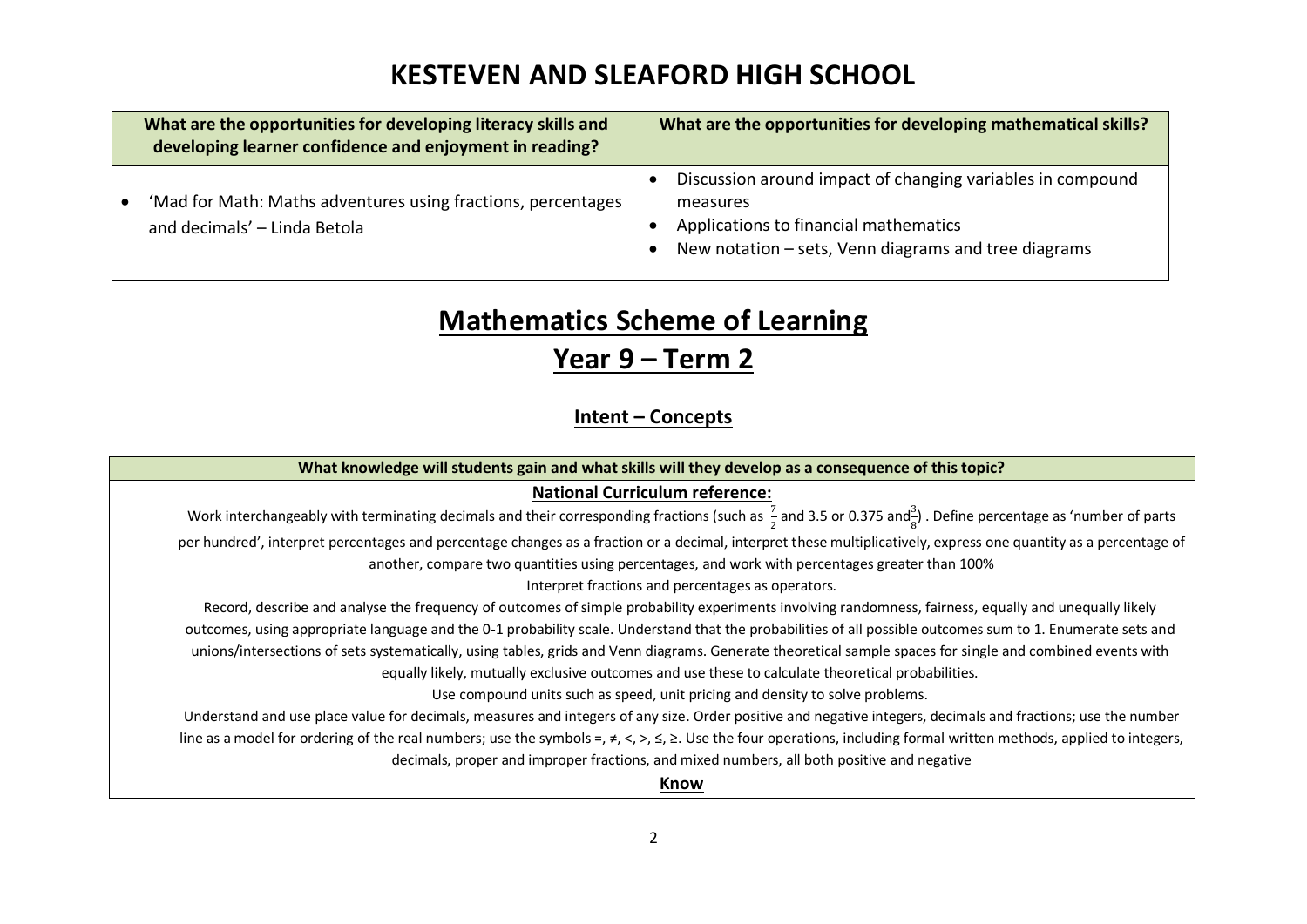Use written methods to add and subtract fractions and decimals. Find fractions and percentages of a given amount using noncalculator methods. Use multipliers to increase/decrease an amount by a given percentage. Calculate repeat percentage change.

Understand experimental vs theoretical probability. Be able to work out the relative frequency and identify bias and most reliable experimental probability. Calculate the expected frequency using theoretical or experimental probability. Draw and use a Venn diagram to calculate probability of combined events. Draw and use a probability tree diagram to calculate the probability of combined (independent)

events.

Know and use angle facts in parallel lines and on a straight line. Calculate interior and exterior angles in polygons. Know and use the formulae for SDT, DMV and PFA.

**Apply**

Worded problems including bank interest and depreciation in value.

Calculate the number of sides when given an interior/exterior angle of a regular polygon. Solve problems including decision making with shape tessellation.

Solve SDT, DMV, and PFA problems.

**Extend**

Research percentage interest earnt and gained.

Draw and use a tree diagram for dependent events.

Create a polygon tessellation.

Discussion around impact of increased/decreased area on pressure and force. Discussion on SDT inversely proportional relationship.

| What subject specific language will be used and developed in this<br>topic?                                       | What opportunities are available for assessing the progress of<br>students? |
|-------------------------------------------------------------------------------------------------------------------|-----------------------------------------------------------------------------|
| Fraction, decimal, improper fraction, place value, percentage,                                                    | • End of term unit test                                                     |
| percent, multiplier, increase, decrease, depreciation, repeated,<br>interest, simple interest, percentage change. | Mid Term marking targets                                                    |
| Theoretical, experimental, expected frequency, relative frequency,                                                | <b>Misconceptions include:</b>                                              |
| trial, outcome, event, combined events, independent events,                                                       | Forgetting to multiply the numerator when finding a common                  |
| dependent events, probability tree diagram, Venn diagram,                                                         | denominator                                                                 |
| intersection, union, set.                                                                                         |                                                                             |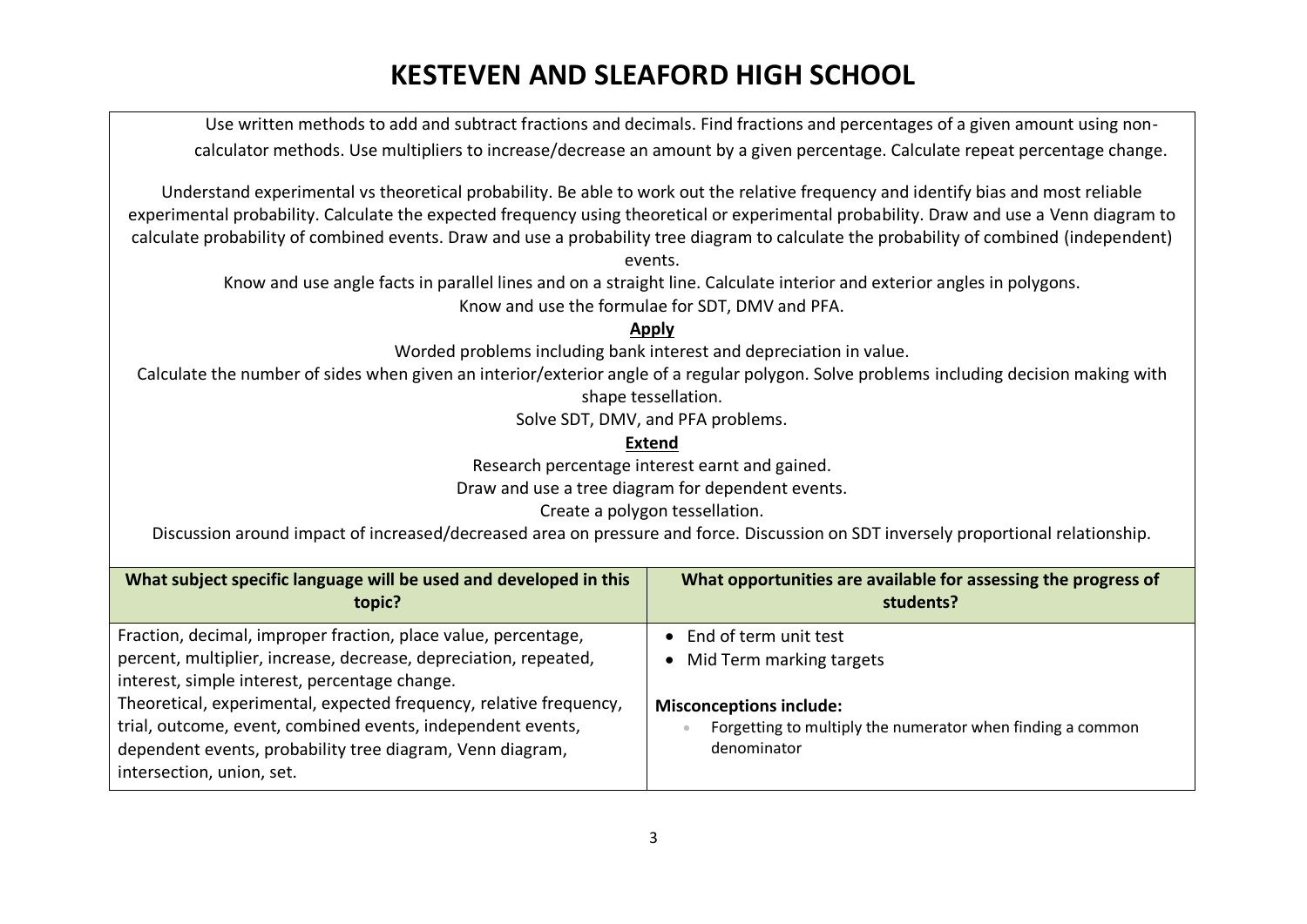| Polygon, interior, exterior, regular, irregular, angle, tesselate, angles<br>around a point, parallel, perpendicular, corresponding, alternate,<br>co-interior, supplementary.<br>Compound, measure, density, pressure, force, area, volume, speed,<br>distance, time, units, formula, formulae, minimum, maximum,<br>safely, error interval, significant figures, decimals places, greatest,<br>least, metric, imperial | When working with probability trees pupils forget to 'multiply<br>probabilities when going across and add probabilities when going<br>down |
|--------------------------------------------------------------------------------------------------------------------------------------------------------------------------------------------------------------------------------------------------------------------------------------------------------------------------------------------------------------------------------------------------------------------------|--------------------------------------------------------------------------------------------------------------------------------------------|
|--------------------------------------------------------------------------------------------------------------------------------------------------------------------------------------------------------------------------------------------------------------------------------------------------------------------------------------------------------------------------------------------------------------------------|--------------------------------------------------------------------------------------------------------------------------------------------|

| <b>Percentages and Fractions</b>                                   |  |  |
|--------------------------------------------------------------------|--|--|
| Add and subtract fractions                                         |  |  |
| Add and subtract decimals                                          |  |  |
| Find fractions and percentages of amounts                          |  |  |
| Find the amount for a given percentage change using<br>multipliers |  |  |

| Probability                                                             |  |  |
|-------------------------------------------------------------------------|--|--|
| Understand experimental vs theoretical probability                      |  |  |
| Calculate the relative frequency                                        |  |  |
| Use a Venn diagram to calculate the probability of an<br>outcome        |  |  |
| Draw a probability tree diagram for independent and<br>dependent events |  |  |

| <b>Properties of Polygons</b>                           | R |  |
|---------------------------------------------------------|---|--|
| Use the sum of angles in a triangle                     |   |  |
| Use the sum of angles in a polygon                      |   |  |
| Use the sum of angles on a straight line                |   |  |
| Calculate the interior and exterior angles in a polygon |   |  |